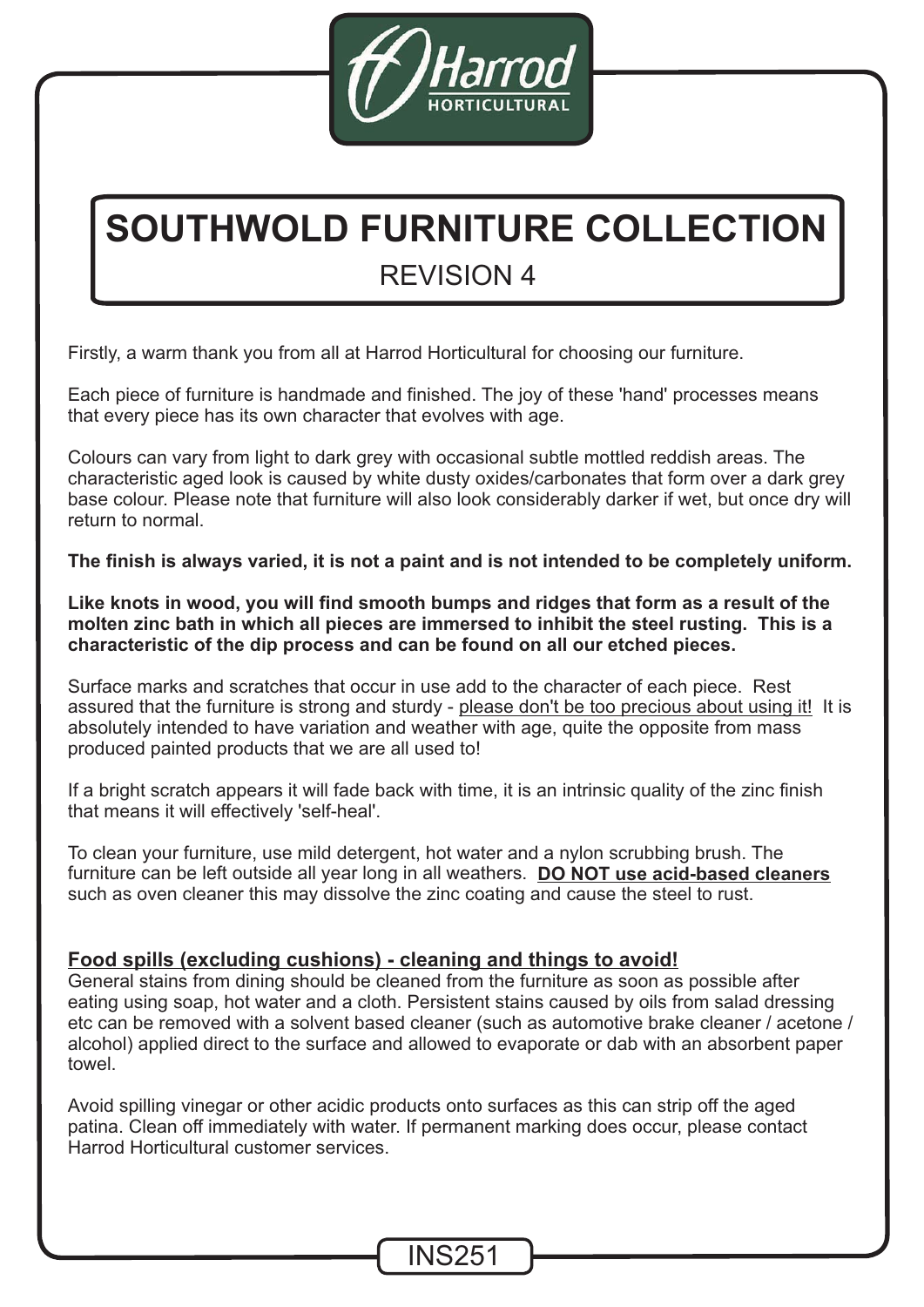#### **Salty air**

If you live very close to the sea, please be aware that a salt laden atmosphere can greatly accelerate corrosion, so we recommend washing in fresh water periodically. If at any point significant red iron oxide staining becomes apparent, please contact Harrod Horticultural customer services. Please note that the white zinc oxides/carbonates that develop are not harmful to the skin. Zinc oxide is used in wide range of cosmetics and personal care products.

#### **Cushions**

Please note that cushions are not machine washable and should be sponge cleaned as required. Inner fillings/stuffing are not designed to be removed from the cushion. If they become wet allow to dry in a warm ventilated area, we recommend storing inside when the furniture is not being used especially during the winter months.

### **Protecting Floors**

Care needs to be taken when moving furniture as it may mark certain floor surfaces if dragged across. If in doubt test furniture in an inconspicuous area first and take steps such as protective feet or covering to protect surfaces. Note Harrod Horticultural Ltd accept no liability for damage caused to floor surfaces as a result of our furniture being used.

Feet pads such as the below have been shown to be effective on a range of surfaces, but this is only a limited recommendation and carries no form of warranty or guarantee: -

Shintop Furniture Glides, 20 Pieces Teflon Self Adhesive Chair Leg PTFE Sliders for Furniture Easy Movers:-

https://www.amazon.co.uk/dp/B085TN1MNB/ref=cm\_sw\_r\_sms\_api\_i\_5G8pFb